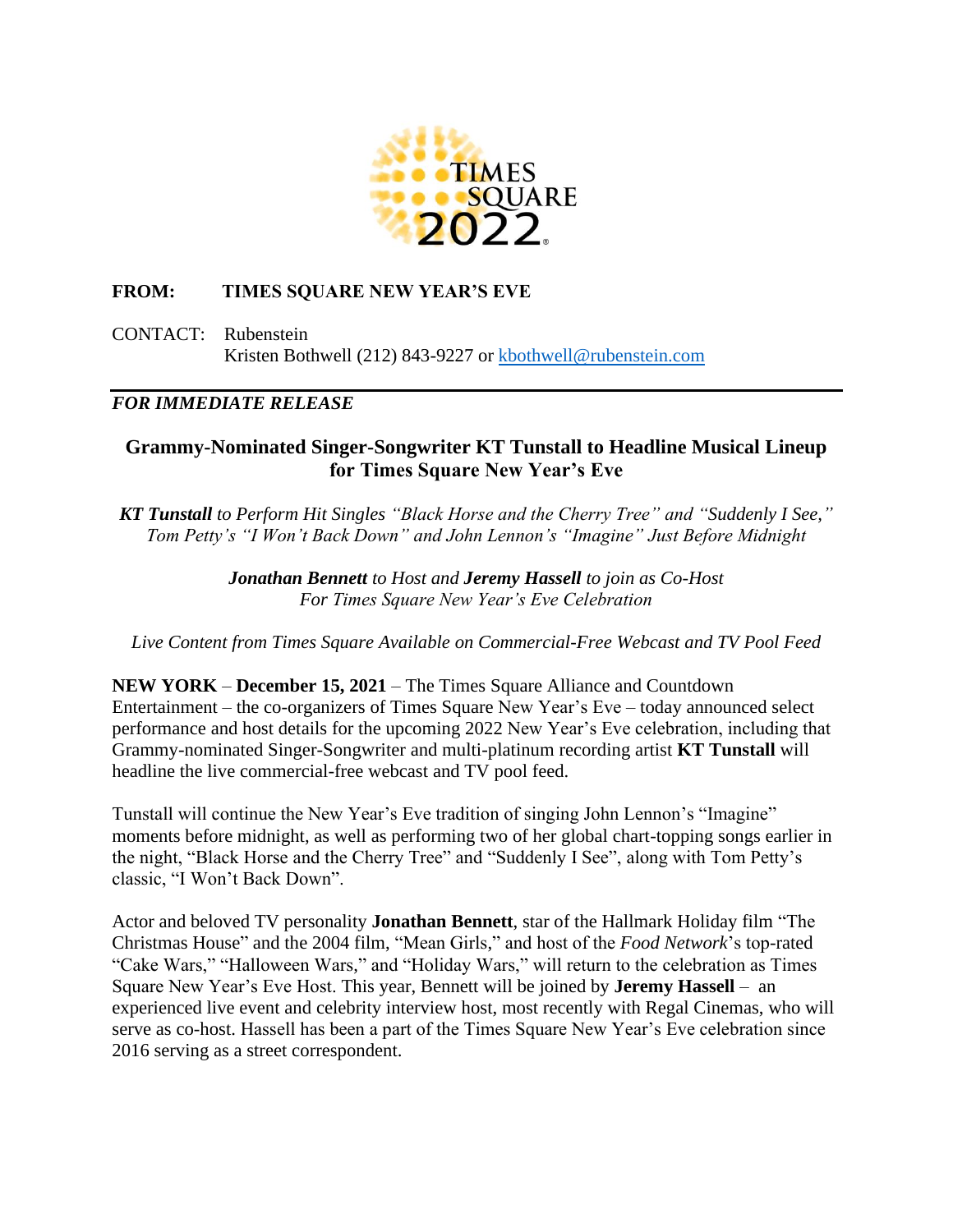The 13<sup>th</sup> annual webcast will cover the action and festivities in Times Square, beginning with the Ball Raising at 6 p.m. EST, plus live musical performances, hourly countdowns, behind-thescenes stories, and star-studded interviews as anticipation builds towards the midnight countdown and the famous Ball Drop.

As the event co-hosts, Bennett and Hassell, along with street correspondent **Andrea Boehlke**, will kick-off the six-hour celebration at 6 p.m. EST when the star of the show, the Times Square Ball, is introduced.

**The Sino-American Friendship Association** (SAFA) will present a Chinese cultural dance performance from Henan, China. The performance will feature Chinese martial arts, Taiji and Shaolin Kungfu, which originated from Henan, along with a captivating Fan dance, where traditional Chinese fan dance will fuse with American break dance.

At the top of each hour, Bennett will be joined by a special guest who will talk about his or her New Year's Eve experience and Confetti Wish for the New Year and then lead the revelers in an hourly countdown. Hassell will be providing exclusive interviews and sharing celebratory moments with Bennett and the Times Square revelers from around the world. Throughout the night, Bennett and Hassell will keep the revelers informed about the musical performances and other exciting entertainment in Times Square.

The live webcast video experience is available to embed for digital media outlets, bloggers, social media editors, webmasters, and Facebook users as a source of fun and entertaining content on their own sites customized for their respective communities and networks.

Last year's webcast was watched by more than 6.1 million unique viewers representing more than 200 countries and territories.

## *How to Watch*

The Times Square New Year's Eve commercial-free webcast will cover the action and festivities in Times Square, beginning with the Ball Raising at 6 p.m. EST, plus live musical performances, hourly countdowns, behind-the-scenes stories, and star-studded interviews as anticipation builds towards the midnight countdown and the famous Ball Drop. The webcast will be streamed live on multiple websites, including [TimesSquareNYC.org,](http://timessquarenyc.org/) [NewYearsEve.nyc,](http://newyearseve.nyc/) [LiveStream.com/2022](https://livestream.com/newyearseve/events/9872713) and [TimesSquareBall.net.](https://timessquareball.net/) Embedding codes and additional webcast info is available at: <https://www.timessquarenyc.org/times-square-new-years-eve/nye-live-webcast> or [LiveStream.com/2022.](https://livestream.com/newyearseve/events/9872713)

Additionally, Jamestown, the owner of One Times Square – home of the iconic New Year's Eve Ball Drop Celebration – will bring back its virtual New Year's Eve experience with the [VNYE app.](https://vnye.com/) Through the [VNYE app,](https://vnye.com/) people from across the globe can explore the virtual world of Times Square, play games, and livestream New Year's Eve celebrations in Times Square and around the world. In 2020, the [VNYE app](https://vnye.com/) reached more than 3.7 million people worldwide.

A number of broadcast networks will be airing elements of the Times Square celebration.